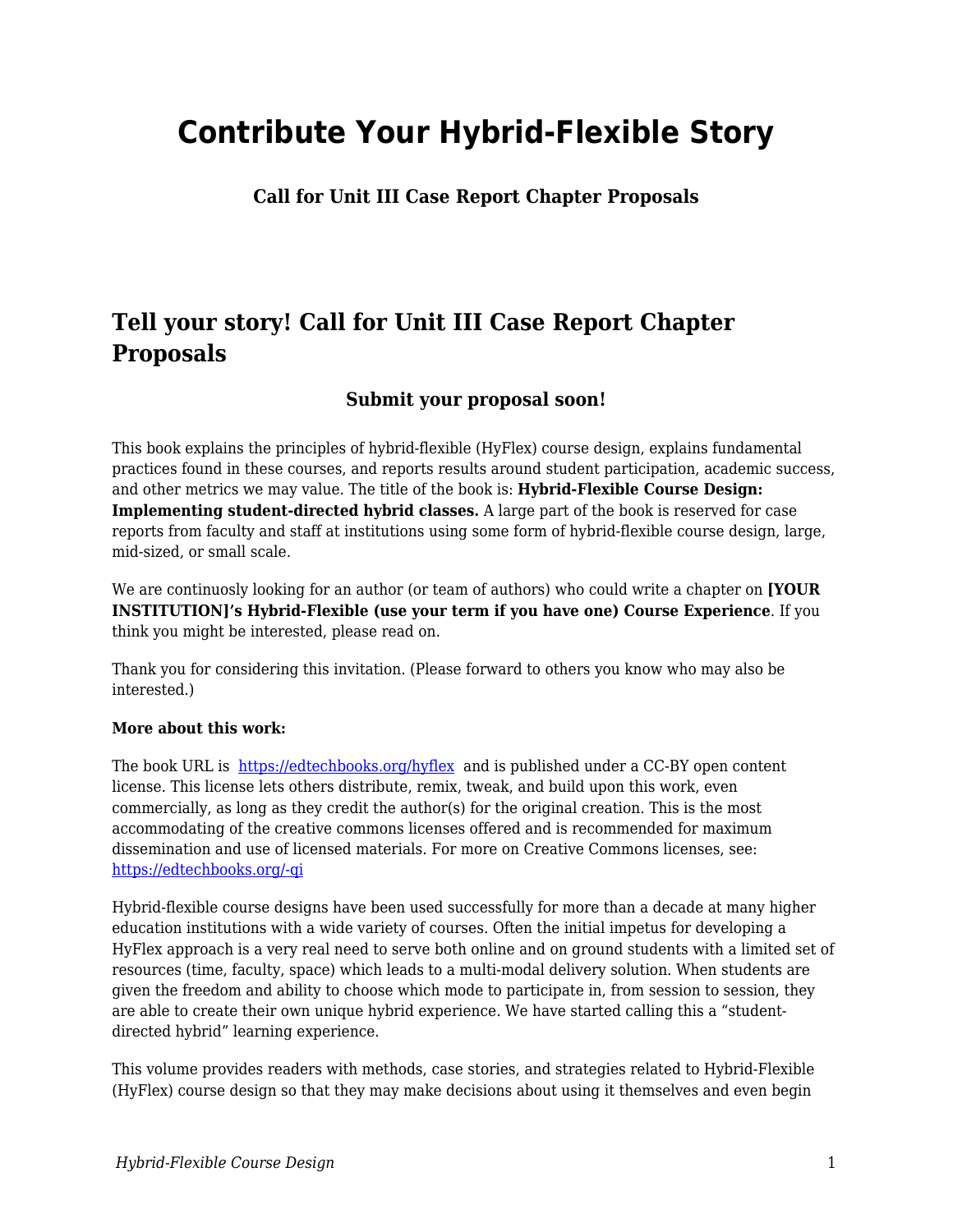their own HyFlex course (re)design. More specifically, based on the needs identified for their course(s), readers will be able to a) determine if and how HyFlex course design could help them solve critical needs, b) take advantage of emerging opportunities to improve their education practice, enabling them to better serve more students, c) gain an awareness of the HyFlex design, d) find their own innovative HyFlex solution to their specific challenges, and e) begin the HyFlex implementation process using strategies similar to those used by instructors described in this book. The volume describes the fundamental principles of HyFlex design, explains a process for design and development, and discusses implementation factors that instructors have experienced in various higher education institutions. These factors include the drivers, the variations in implementation approaches and constraints, and the results (e.g., student scores, student satisfaction). A series of worksheets provides specific guidance that can be used by individuals or teams engaging in HyFlex design projects at their own institution. Case reports from institutions and faculty who have successfully implemented HyFlex-style courses provide a rich set of real-world stories to draw insights for a reader's own design setting.

If you are interested, please let me know via email bibeatty@sfsu.edu, and we can discuss specifics for your chapter if you have questions.

Sincerely,

Dr. Brian Beatty, Associate Vice President for Academic Affairs Operations Associate Professor, Instructional Technologies 447 Administration San Francisco State University 1600 Holloway Ave San Francisco, CA 94132 415-338-6833 [bjbeatty@sfsu.edu](mailto:bjbeatty@sfsu.edu)



Beatty, B. J. (2019). *Hybrid-Flexible Course Design (1st ed.)*. EdTech Books. Retrieved